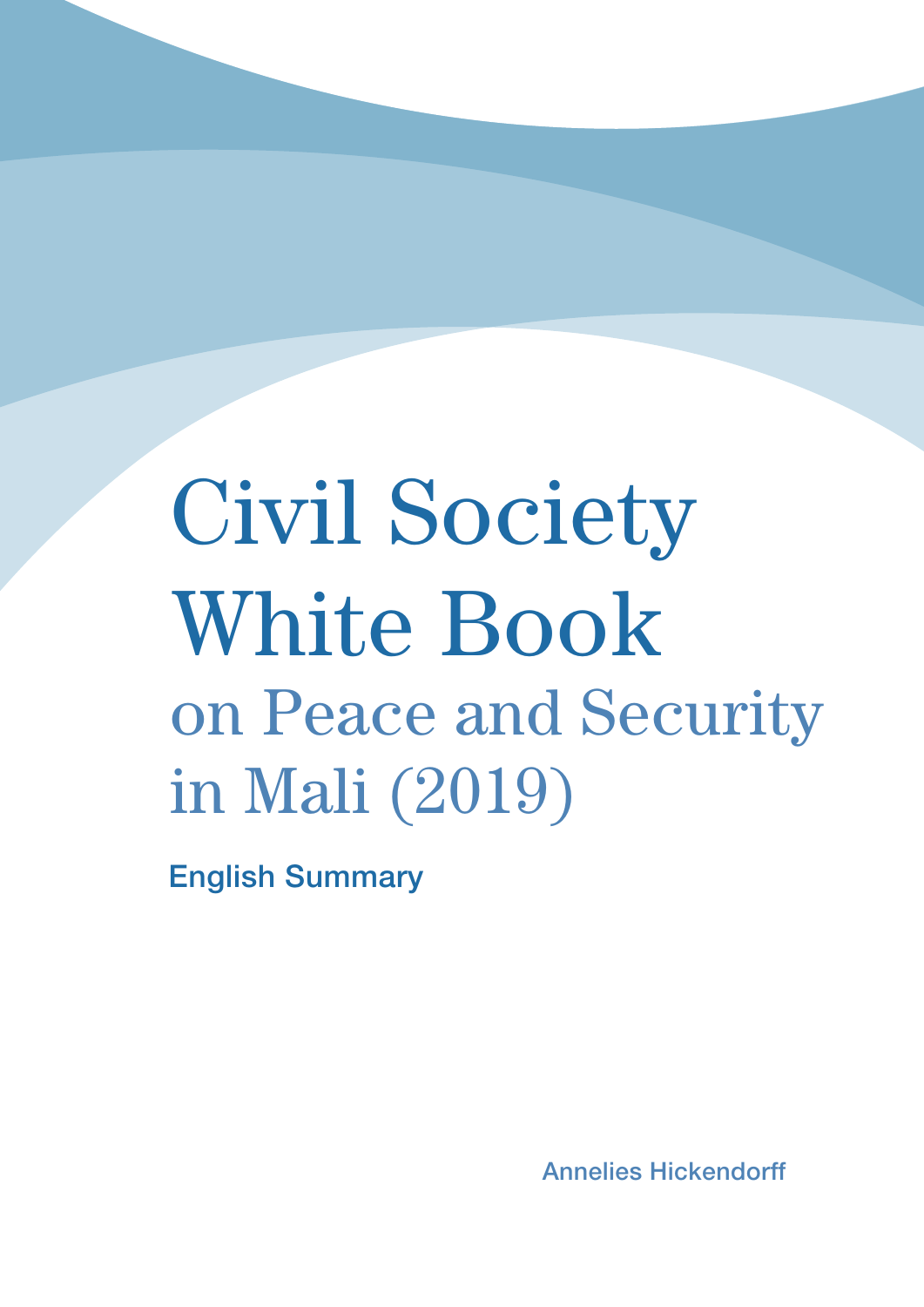# Introduction

In the 'Civil Society White Book on Peace and Security in Mali', Malian civil society organizations (CSOs) propose bottom-up policy recommendations to improve the effectiveness of the current national and international responses to the deteriorating security situation in Mali. $^1$  In spite of significant amounts of time and money pledged towards state reconstruction since the start of the rebellion and the subsequent coup in 2012, the root causes of the Mali crisis, such as structural state weakness, are yet to be addressed and few of the 2015 peace agreements have been implemented. $2$ The strong focus on military security in response to the 2012 events has so far had limited impact. Instead, new battle lines have emerged, armed groups and local militias have proliferated, civilians have become a direct target of attacks, and the instrumentalization of ethnic identities has fuelled intercommunity conflicts of unprecedented violence. In March 2019, a massacre in Ogossagou left over 160 people dead. $3$  According to the Armed Conflict Location and Event Data Project (ACLED), the civilian death toll linked to direct attacks targeting civilians from November 2018 to March 2019 rose by over 300 per cent compared to that of November 2017 to March 2018.<sup>4</sup>

The recommendations in the White Book are built on data collected during three years of quantitative and qualitative studies on the needs and perceptions of security of local civil society actors. These studies were conducted by the Stockholm International Peace Research Institute (SIPRI) and its Malian partner, the National Coalition of Civil Society for Peace and the Fight Against the Proliferation of Small Arms (Coalition Nationale de la Société Civile pour la Paix et la Lutte contre la Prolifération des Armes Légères, CONASCIPAL). The research results were previously published in two SIPRI Insights on Peace and Security papers, which present more detailed data analysis.<sup>5</sup>

With local and legislative elections as well as a constitutional review planned for 2019, Malian civil society now calls for a strong political response to insecurity. In addition, the White Book emphasizes the importance of an evidence-based approach to security policy that incorporates the high diversity of local perspectives.

This paper presents an English summary of the White Book. The next section outlines the methodology of the project. This is then followed by an overview of the project's most important research results, and civil society's recommendations at the national and regional levels.

# **Methodology**

The 'Civil Society White Book on Peace and Security in Mali' is the final product of a joint SIPRI–CONASCIPAL project entitled 'Building a lasting peace in Mali: Contributions of civil society to security policies for the population' (2016–18). Steered by a White Book Commission (see 'About the White Book Commission') and coordinated and facilitated by two scientific coordinators, the White Book translates the project's

<sup>1</sup> White Book Commission, Livre Blanc de la société civile pour la paix et la sécurité au Mali (SIPRI: Stockholm, Jan. 2019), <https://www.sipri.org/publications/2019/other-publications/white-book-civil-society-peace-and-security-mali>.

<sup>2</sup> Craven-Matthews, C. and Englebert, P., 'A Potemkin state in the Sahel? The empirical and the fictional in Malian state reconstruction', African Security, vol. 11, no. 1 (2018), pp. 1–31.

<sup>3</sup> Ahmed, B., 'Massacre d'Ogossagou au Mali: cinq assaillants arrêtés, selon le procureur de Mopti' [Massacre of Ogossagou in Mali: Five assailants arrested, according the prosecutor of Mopti], Jeune Afrique, 28 Mar. 2019, <https://www.jeuneafrique. com/755653/politique/massacre-dogossagou-au-mali-cinq-assaillants-arretes-selon-le-procureur-de-mopti>.

<sup>4</sup> Armed Conflict Location & Event Data Project (ACLED), 'Political Violence Skyrockets in the Sahel According to Latest ACLED Data', Press release, 28 Mar. 2019, <https://www.acleddata.com/2019/03/28/press-release-political-violence-skyrockets-in-the-sahel-according-to-latest-acled-data>.

<sup>5</sup> Tobie, A., 'A fresh perspective on security concerns among Malian civil society', SIPRI Insights on Peace and Security no. 2017/2, July 2017, <https://www.sipri.org/publications/2017/sipri-insights-peace-and-security/fresh-perspective-security-concerns-among-malian-civil-society>; and Tobie, A., 'State services in an insecure environment: Perceptions among civil society in Mali', SIPRI Insights on Peace and Security no. 2018/7, Dec. 2018, <https://www.sipri.org/publications/2018/sipri-insights-peace-and-security/state-services-insecure-environment-perceptions-among-civil-society-mali>.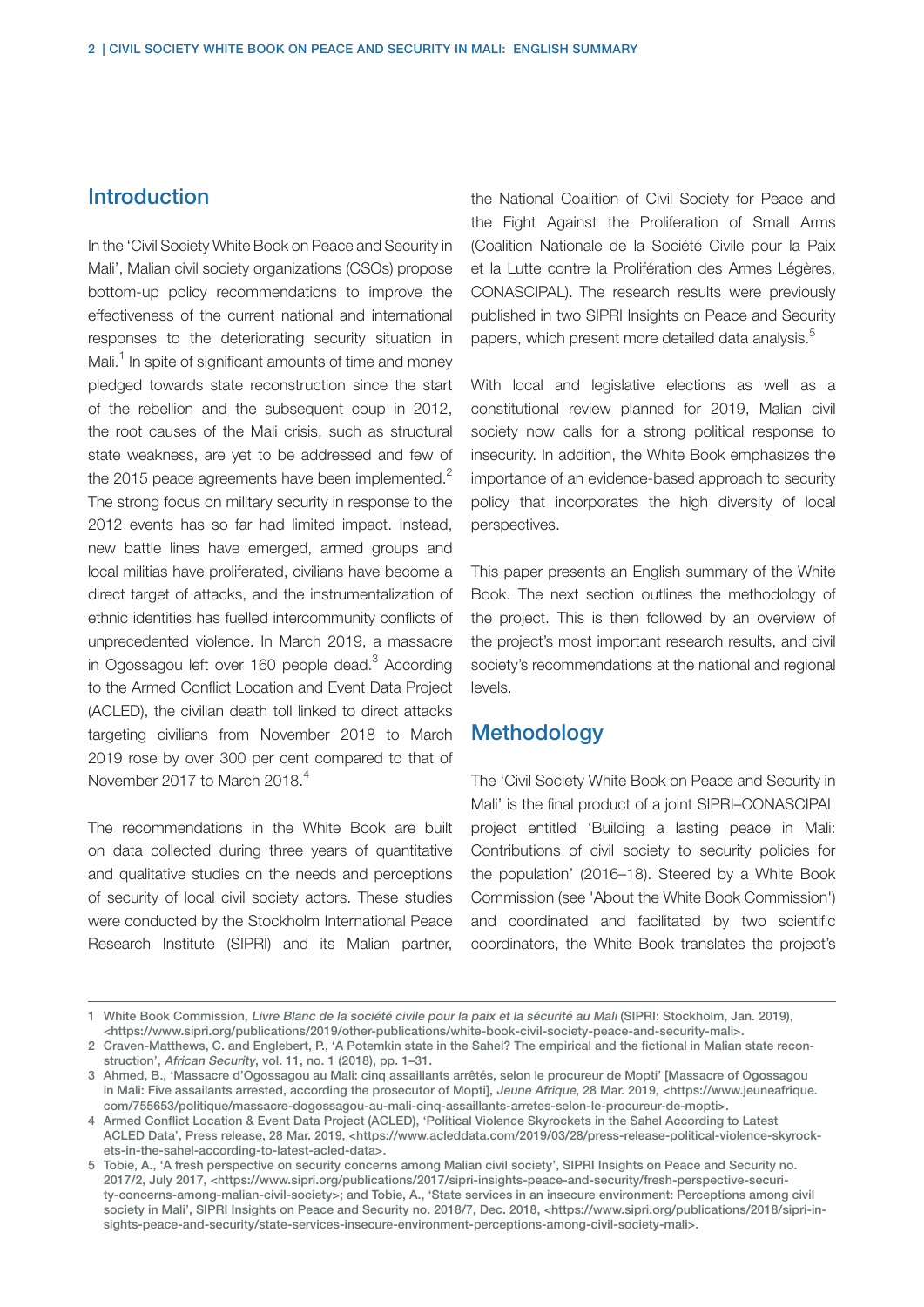findings into practical, solutions-oriented policy recommendations to curb the spread of insecurity and violence in Mali. It was presented to a broad range of national and international stakeholders and policymakers in Bamako in January 2019.

The project sought to identify the concerns of Malian civil society actors with regard to human security and the options open to civil society to support policies in this area. It included a component on United Nations Security Council Resolution 1325 and the Women, Peace and Security Agenda. Through an inclusive network of 15 facilitators and 36 Monitoring Groups for Peace and Security in selected localities across Mali's 10 regions, the project completed a quantitative mapping analysis of perspectives on security. Each monitoring group is composed of a youth representative, a women's representative and a local community leader. Quantitative mappings were complemented by qualitative studies by Malian academics (see 'Table of studies'), and all results were validated at a series of workshops in Bamako. In order to allow a comparison of data, three geographical zones were identified: (a) northern (the regions of Gao, Kidal, Ménaka and Timbuktu), (b) central (Mopti and Ségou), and (c) southern (Kayes, Koulikoro, Sikasso and the district of Bamako).

The project has four thematic subcommissions focused on (a) security dimensions of gender, generation and handicap, (b) spatial and environmental dimensions, (c) local and individual security initiatives, and (d) the economic impact of insecurity.

# Research results

#### Local priorities versus national and international responses

The data collected by SIPRI and CONASCIPAL shows a growing discrepancy between local and national/ international understandings of security. While the latter—including the UN Multidimensional Integrated Stabilization Mission in Mali (MINUSMA), the French counterterrorism force Operation Barkhane, the European Union (EU) Training Mission, the EU Capacity Building Mission in Mali, troops from five Sahelian states known as the G5 Sahel Joint Force, and the Malian security forces (Forces de défense et de sécurité, FDS)—focus predominantly on military aspects of security, participants in the SIPRI–CONASCIPAL project emphasized the importance of human security issues. For them, security is as much a developmental question as an issue of exposure to violence.

# About the White Book Commission

The White Book Commission is comprised of the following members:

Five civil society organizations: the National Council of Civil Society of Mali (le Conseil national de la société civile du Mali); the Forum of Mali's Civil Society Organizations (le Forum des organisations de la société civile du Mali); the Convergence of Malian Women (la Convergence des femmes du Mali); the National Youth Foundation of Mali (le Conseil national de la jeunesse du Mali); and the Coalition of African Alternatives to Debt and Development (la Coalition des alternatives africaines dettes et développement)

Five research institutes working on peace and security issues: the Malian Alliance for Rebuilding Governance in Africa (l'Alliance malienne pour refonder la gouvernance en Afrique); the West African Network for Peacebuilding (le Réseau ouest-africain pour l'édification de la paix); the Institute for Mali Research-Action (l'Institut malien de recherche-action pour la paix); Point Sud, Center for Local Knowledge Research (Centre de recherche sur le savoir local); and the Center for Analysis and Research of the Sahelo-Saharan Space (le Centre d'analyse et de recherche de l'espace sahélo-saharien)

One media representative: the Press House (La Maison de la presse)

Three former prime ministers: Her Excellency Cissé Mariam Kaïdama Sidibé, His Excellency Ousmane Issoufi Maïga, and His Excellency Ahmed Mohamed ag Hamani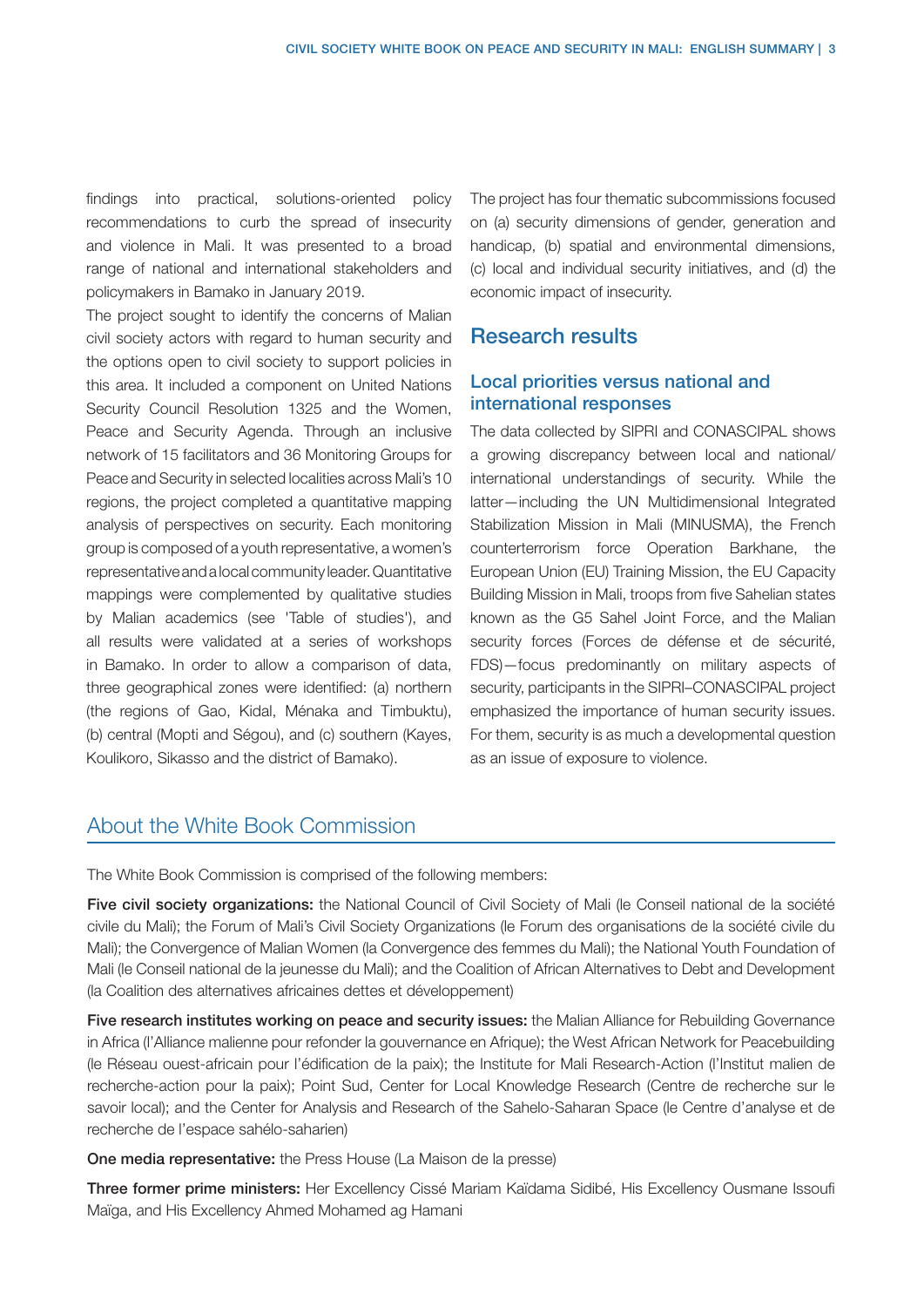# Table of studies\*

| <b>Study</b>   | Approach     | <b>Theme</b>                                                                                  | <b>Participants</b>               | <b>Location</b>                                  | <b>Time frames</b> |
|----------------|--------------|-----------------------------------------------------------------------------------------------|-----------------------------------|--------------------------------------------------|--------------------|
| Q1             | Quantitative | Perceptions of security                                                                       | 93                                | The 9 regions and the<br>district of Bamako      | Oct. 2016          |
| Q2             | Quantitative | Legitimacy of the state                                                                       | 110<br>(70 men and<br>40 women)   | The 10 regions and<br>the district of Bamako     | Mar. 2017          |
| Q3             | Quantitative | <b>United Nations</b><br><b>Security Council</b><br>Resolution 1325                           | 387<br>(102 men and<br>281 women) | The 10 regions and<br>the district of Bamako     | Oct.-Nov. 2017     |
| E <sub>0</sub> | Qualitative  | Perceptions and<br>experiences of security<br>challenges                                      | Two<br>communities                | Niono (Ségou)<br>and Kalaban-Coro<br>(Koulikoro) | Nov.-Dec. 2016     |
| E1             | Qualitative  | Role of external actors<br>in local politics                                                  | 129                               | Kayes, Ségou and the<br>district of Bamako       | Aug.-Sep. 2017     |
| E <sub>2</sub> | Qualitative  | Security concerns of<br>vulnerable groups                                                     | 130                               | Ségou, Timbuktu and<br>Ménaka                    | Aug.-Sep. 2017     |
| E <sub>3</sub> | Qualitative  | Security-development<br>nexus                                                                 | 176                               | Mopti, Gao and<br>Timbuktu                       | Sep. 2017          |
| E <sub>4</sub> | Qualitative  | Geographic<br>challenges of security<br>programmes                                            | 121                               | Koulikoro, Sikasso and<br>Taoudéni               | Aug.-Sep. 2017     |
| E <sub>5</sub> | Qualitative  | Local security<br>initiatives                                                                 | 135                               | Sikasso, Mopti and<br>Gao                        | Sep.-Oct. 2017     |
| E <sub>6</sub> | Qualitative  | Modes of regulation of<br>cohabitation between<br>different socio-<br>economic groups         | 107                               | Kayes, Mopti and<br>Ségou                        | Oct. 2017          |
| E7             | Qualitative  | Implication of women<br>in the fight against<br>gender-based violence<br>in times of conflict | 48<br>(12 men and<br>36 women)    | Mopti, Ségou and Gao                             | Apr. 2018          |
| E <sub>8</sub> | Qualitative  | Women's socio-<br>economic rights and<br>resilience in times of<br>conflict                   | 44<br>(6 men and<br>38 women)     | Mopti, Ségou and Gao                             | Apr. 2018          |
| E <sub>9</sub> | Qualitative  | Role and influence<br>of women in times of<br>conflict                                        | 44<br>(6 men and<br>38 women)     | Mopti, Ségou and Gao                             | Apr. 2018          |

\* A 36th Monitoring Group for Peace and Security was added to the project in Mar. 2017, covering the Taoudéni region that was operationalized in 2016.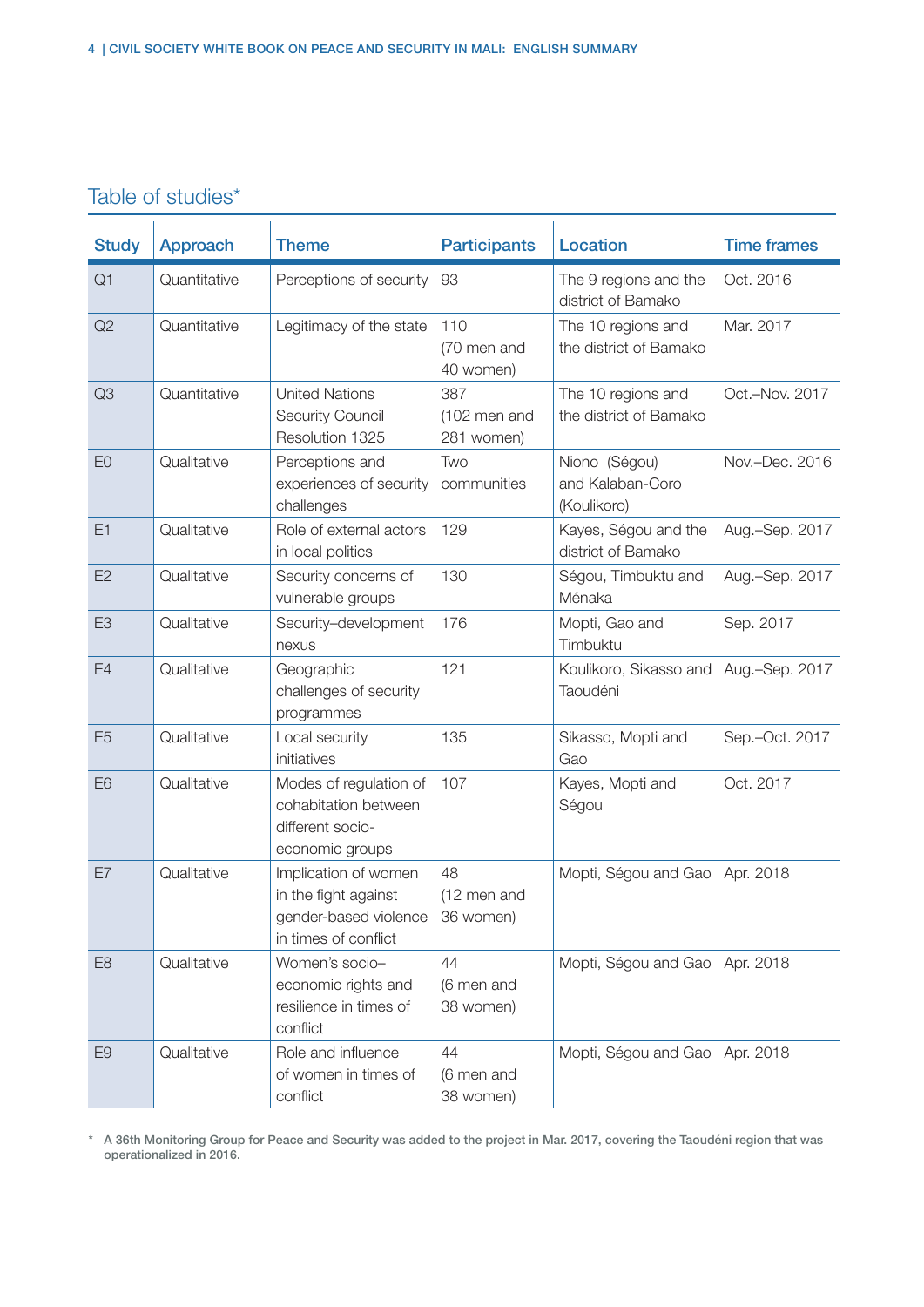Particularly in the northern regions of Mali, the primary causes of insecurity are lack of access to drinking water, lack of basic services, economic underdevelopment, banditry and limited social cohesion. Due to the high risk of attacks, humanitarian actors are failing to distribute the most urgent aid. There has been a rise in the number of attacks and robberies as well as the number of victims of improvised explosive devices (IEDs) on the roads in the north (and increasingly in central Mali).

#### A high diversity of needs

A majority of respondents across the country said they believed that security programmes are developed without taking regional disparities into account. National dynamics interacting with local and micro-local conflicts create a wide variety of conditions. Moreover, different actors define security in different ways, and security needs vary greatly according to gender and age. A Bamako-focused interpretation of the conflict, for example, might focus solely on the terrorist threat. However, according to study respondents, national and international interventions that focus on this dimension alone are often unsuitable or even counterproductive at the subnational level.

#### Vulnerable groups

Vulnerable groups, including women, youth and poor people, are often disproportionally affected by violence and the negative economic effects of instability. Although female respondents expressed the wish to be more involved in the peace process, women remain under-represented in decision-making circles.

Respondents also reported the prevalence of genderbased violence towards women and girls, particularly in the north. Women there reported having little or no access to medical care or legal support. The stigma attached to rape victims and the impunity of perpetrators are major obstacles to victim support and the application of justice.

#### Conflicting attitudes towards the state

In all regions, respondents expressed a strong desire for the return of state authority and agreed that the state is primarily responsible for the provision of basic social services such as security, justice, education and healthcare. However, they also expressed suspicion of the state.

Related to this, the White Book poses the question of whether the Mali crisis actually started in 2012. Indeed, well before the events of 2012, the Malian state was no longer able to provide basic social services throughout its territory. In this context, the White Book understands the security crisis as a precipitating factor for the collapse of the central government in Bamako, rather than as a trigger for the loss of that government's legitimacy. It emphasizes that the primary focus of stabilizing solutions should not be to restore the pre-2012 state but to address the profound structural drivers of state weakness, including the poorly managed decentralization process, corruption, impunity, clientelism, unequal distribution of wealth, porosity of borders and increased trafficking in arms and narcotics. It argues that the state should take the needs of the population into account instead of imposing its authority on the regions.

# Local security initiatives and mistrust of the Malian FDS

The project revealed that suspicion of the Malian FDS is strongest in the central regions of Mopti and Ségou. The escalation of long-running tensions between different social and professional groups has encouraged state authorities to favour military-oriented responses there (as it had already done before 2012 in the northern regions). In this highly complex situation without clearly identified actors, a military approach is often perceived as biased and favouring one community at the expense of another. Moreover, as the state fails to stem abuses committed by its own security forces, the presence of soldiers is more of a risk than a protective factor for many.

Unprotected or even endangered by the state, people are forced to rely on local security initiatives, including self-defence militias. At the same time, as respondents pointed out, the proliferation of armed groups and weapons presents a significant danger in itself.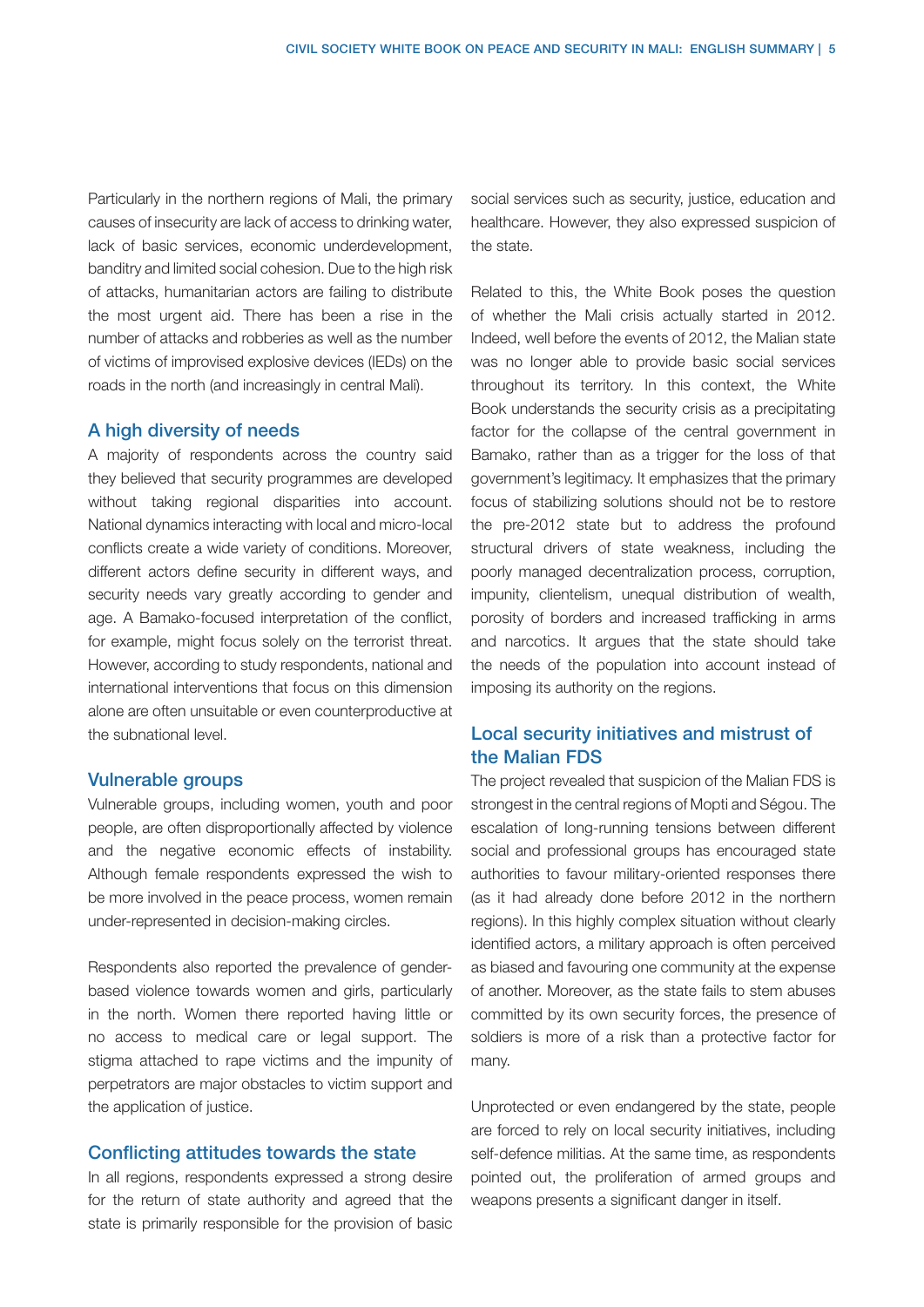# The need for socio–economic development

The research results indicated that southern Mali—the only area under the national government's control—is not as affected by insecurity as the northern and central regions. The perceptions of civil society actors from the south differed from those of respondents from the northern and central zones, where priority was given to basic needs and direct threats to physical security, such as unemployment, poverty and the presence of armed groups. In contrast, civil society actors from the south tended to focus on developmental needs and socio– economic infrastructure. In addition, reported trust in state institutions is strongest in the southern zone, even if attacks on state targets do occur there.

# National recommendations

After validating the results described above, the White Book presents four recommendations at the national level. First, it urges national and international decision makers to recognize that there is no single conflict in Mali and the security priorities of the population are not the same in all regions. Policymakers need to better understand these differences and complement national strategies with local approaches. It proposes that decision making on local security issues be transferred to the regional level, engaging local actors. Grass-roots organizations are well placed to promote the inclusion of people who are often excluded from peacebuilding processes, especially women and youth.

Second, the White Book calls for the subordination of military operations to a holistic human security approach that respects the population's daily priorities, such as access to basic social services. In order to avoid elite capture, it advises a gendered and generational approach, including young people and women (in accordance with UN Security Council resolutions 2250 and 1325). Ministries and agencies responsible for development, including the Ministry of Education, the Ministry of Justice, and the Ministry for the Promotion of Women, Family and Children, as well as those in charge of decentralization and economy, should be included in the security decision-making process.

Third, the White Book expresses the need for a functioning, sustainably transformed Malian state that embraces good governance. While shorter-term strategies are appropriate to respond to immediate needs—which, untreated, could exacerbate the existing crisis—a long-term perspective addressing root causes should remain the focus. It asks international decision makers to acknowledge that a profound structural transformation requires a longerterm financial commitment. An essential element of this transformation is to build trust between the government and the population it is supposed to serve. As the balance between dictating and providing services is precarious, CSOs propose to contribute to the acceptance of a new social contract by fulfilling an intermediary role.

Finally, the White Book advises national decision makers to focus on the relations between the population and the armed forces and emphasizes that international investments in the training and equipment of the FDS (such as the EU Capacity Building Mission and the EU Training Mission) will only be useful if trust-building work between the FDS and the population is conducted at the same time. Policymakers need to instil a culture of service and respect for human rights within the FDS, and soldiers' understanding of their FDS mandate should be improved. It also argues that the identity of informants should be protected, and communication with the public should be strengthened. CSOs propose to play a key role in fostering dialogue and the formalization of existing local initiatives in order to improve communication.

# Regional recommendations

The White Book proposes a number of recommendations at the regional level, according to zone.

#### The northern zone

As access to humanitarian aid is one of the most pressing issues in the northern regions, the White Book recommends improving the physical protection of humanitarian actors. In order to do this, the FDS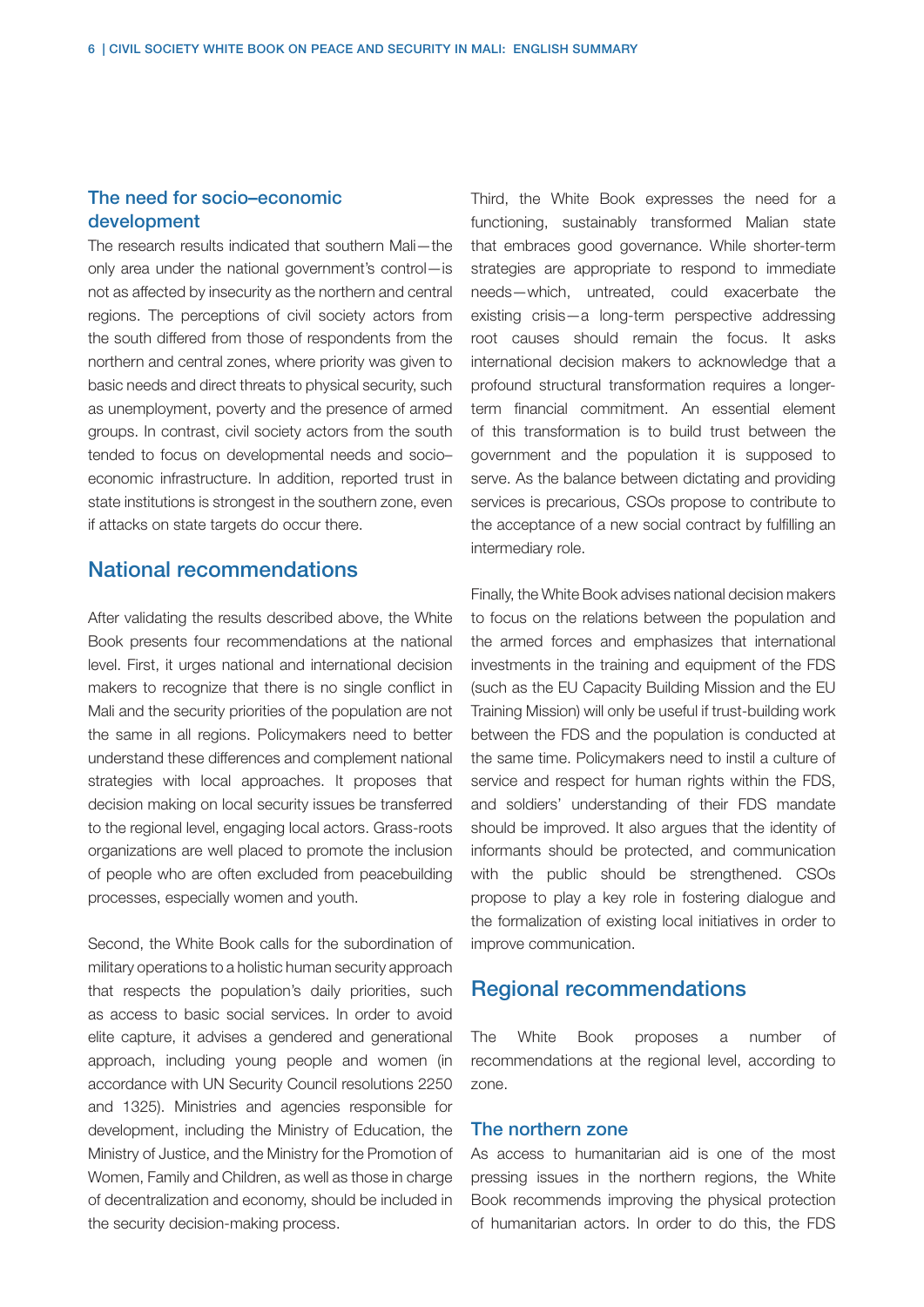must be more mobile and less concentrated in specific strategic geographical areas. Adequate means, such as vehicles and petrol, are needed to react quickly, and above all, a constant dialogue needs to be established between the FDS, local authorities, residents and humanitarian actors. The reparation of roads will also help reduce attacks. In order to combat the scourge of anti-vehicle and anti-personnel mines, CSOs propose setting up local monitoring and warning mechanisms and training people to identify IEDs.

The second recommendation regarding the north concerns the fight against gender-based violence. The White Book recommends the creation of centres that offer medical, psychosocial and legal support to victims. In rural areas with traditional justice mechanisms, traditional leaders need to be included in the fight against impunity. In addition, it stresses the importance of girls' education, both to raise awareness of women's rights and to combat the stigma attached to victims of gender-based violence. CSOs propose to take steps to educate parents about the benefits of sending their daughters to school. As violent incidents often occur on the road, CSOs recommend special school lunch programmes for girls. The construction of separate, well-lit and secure latrines at school can also help prevent gender-based violence.

#### The central zone

The White Book warns against the potential harm of a predominantly military approach to dealing with terrorism and crime. It asks all actors engaged in counterterrorism operations in the central regions to give the protection of civilians the highest priority, reminding policymakers that the use of force to resolve conflicts inevitably risks exacerbating local violence by reducing opportunities for dialogue and mediation. The state should be a neutral actor and should refrain from supporting or collaborating with ethnically aligned militia or other armed groups, despite the perceived immediate benefits of such strategies. The harmonization of local

initiatives and national security programmes is a key element in the long-term success of the stabilization process. Decision makers need to take the existence of local security initiatives into account as part of ongoing and future security sector reform processes.

The White Book also urges spokespersons and media outlets to combat anxiety-provoking speech, to avoid labelling certain groups as terrorists and others as selfdefence forces, and to work more effectively against false news reports and hate speech. It highlights the impact and risks of an ethnic interpretation of conflict and of polarization based on ethnic identity.

In order to address local drivers of insecurity, the White Book recommends concrete measures. The controversial ban on motorcycles, for example, which limits livelihood options, could be replaced by an identification system. Grass-roots CSOs are also well placed to help mend relations between competing groups by facilitating dialogue, and conflict-reducing steps—such as re-establishing a common calendar for agriculturists and pastoralists and creating corridors for the passage of animals—could secure transhumance and reduce tensions between farmers and herders.

#### The southern zone

In the relatively stable southern regions of Kayes, Koulikoro and Sikasso and in the district of Bamako, the White Book recommends the development of infrastructure in order to foster resilience and prevent conflict. Investing in better road conditions, efficient water and electricity delivery, and the improved quality of basic social services such as education and medical care, means investing in human security. In order to revive travel and socio–economic activity, it recommends that the Bamako–Kayes road be repaired. Good roads can also contribute to the reduction of banditry in the region. It argues that better urban planning is needed to fight banditry and insecurity, particularly in Bamako, and that public lighting projects are needed in rural areas.